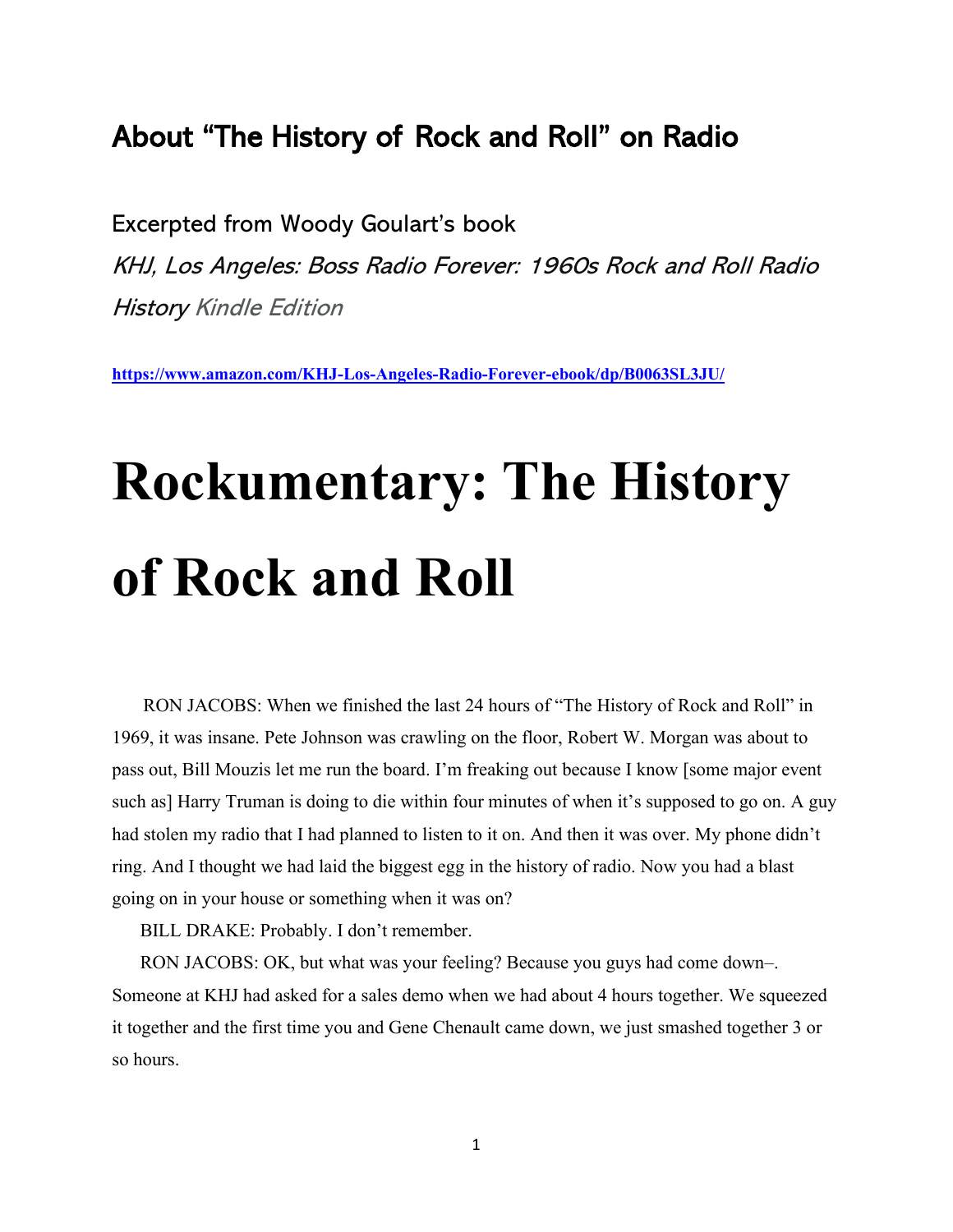BILL DRAKE: The main problem that I remember that we had to deal with was: I wanted to go what—at that time it was 48 hours I think and later it was 52 hours. But in doing that, I remember in designing it, we had to plan so that the weaker stuff showed up like in the all-night show. And we found out later people were sitting up all night listening and taping the thing.

RON JACOBS: Yeah, and also what was the weaker stuff from a standard top 40 standpoint allowed me, in the only time I was there, and the only time that I was able to do it, and you didn't hassle me, I was able to do my far-out things. Like interview Phil Spector, which was a classic, for 15 minutes, which he would never do. Steve Allen comes in and he reads the lyrics to songs. We had the Bob Dylan stuff, you know. We had these things in the middle of the night that we called prime sweep and stuff like that, that now people—that was like ten, twenty years ahead of its time. But what I'm trying to figure out as you were hearing it—like when I heard it– it was like you paint the Golden Gate bridge and you go back from where you started. When you were hearing it, when you heard it, when I heard it, it was like I was hearing shit that I couldn't even remember because we had produced it 2 months before. When you were hearing it, you were hearing it more like watching a movie for the first time. So, did it just blow you away, just keep coming at you or what?

BILL DRAKE: Oh yeah, but you have to realize, I was pretty well up on things anyhow. I knew what to expect. And as far as the design and so forth, the layout of what we had to have. And here again, it was just so different at the time. It wasn't brain surgery; it was a lot of work.

RON JACOBS: Did you stay up and hear any of the offbeat stuff?

BILL DRAKE: I don't remember.

RON JACOBS: But I think that I had heard that when it was over, which was at noon, that you had some people there and you had an idea it was a pretty big deal. I got nothing until—. I thought we had bombed. No phone calls. And then I go in the next day and there's people with telegrams saying, "I was on my way to New York and I got sucked in and I stayed overnight at a motel listening to it," and Dick Clark is sending in all this stuff and all the yadda that happened after it. And it went on to become what it went on to become.

BILL DRAKE: Well, it was the first of those things that was ever done.

RON JACOBS: Rockumentary.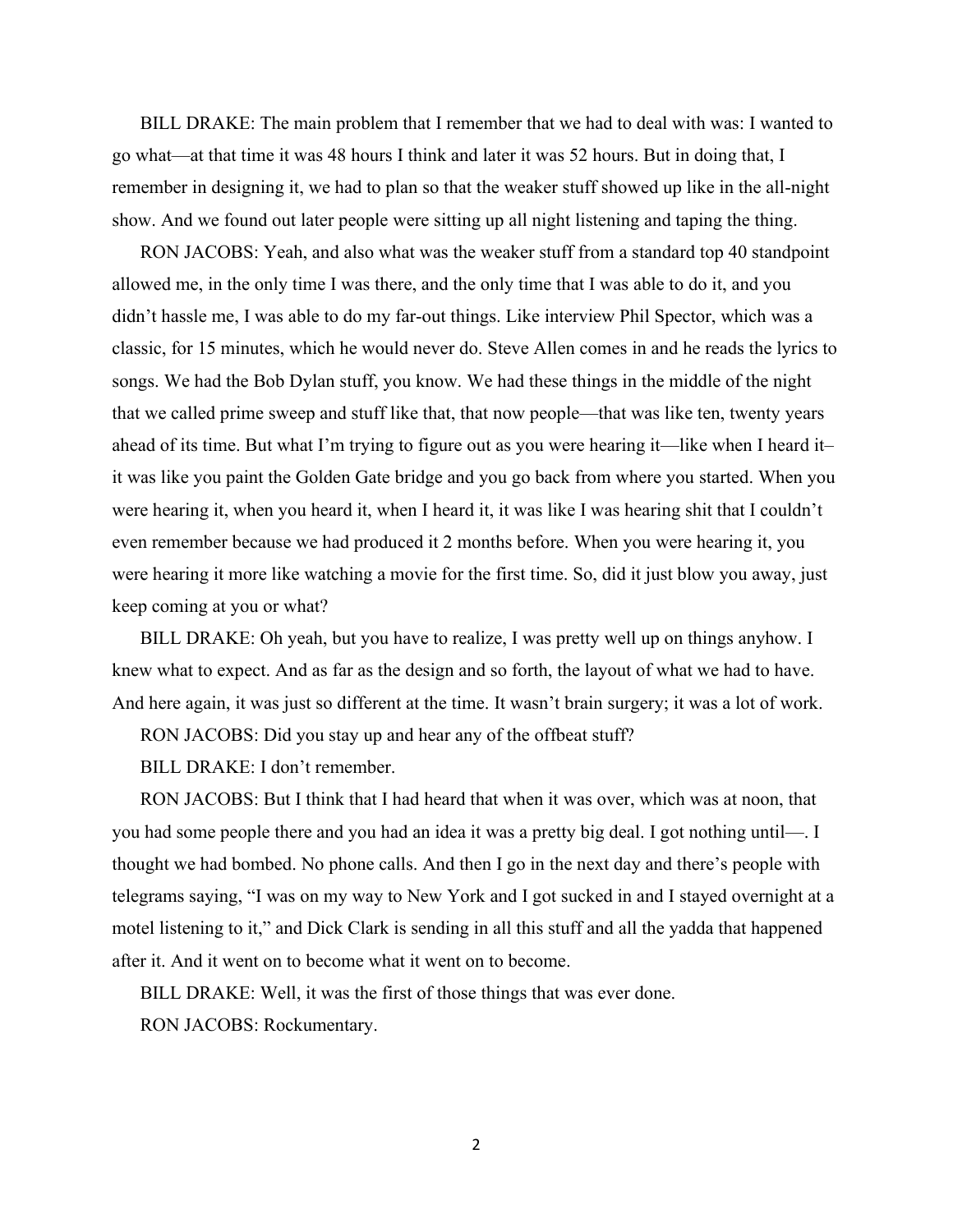## **Don't Know Much About History**

That famous radio documentary in 1969 that originally was produced for broadcast in Los Angeles on KHJ remained a core source of anger for Jacobs directed towards the Drake-Chenault team. But I never saw any evidence whatsoever that Jacobs held onto anger specifically or personally against Drake about what happened concerning "The History of Rock and Roll."

During the 1970s, the Drake-Chenault radio programming and syndication company crafted a derivative and updated 52-hour adaptation of the original 1969 documentary that was distributed on tape on a syndicated basis to other radio stations. Nobody should mistake that syndicated Drake-Chenault version with the first and original version from 1969 created by Jacobs and narrated by Robert W. Morgan for broadcast on KHJ.

There is one crucial account about "The History of Rock and Roll" that I share with you here in this book: Ellen Pelissero was employed at KHJ in the mid-1960s. She worked on the first and original version that was broadcast on KHJ in 1969. She of all people certainly would know the honest truth about what happened. What she has to say clears away many decades of doubt over who did what, when and where. In her own words that were first posted on [www.bossradioforever.com,](http://www.bossradioforever.com/) here is how Ellen Pelissero remembers the creation and production of that original radio documentary:

While Bill Mouzis and I busted *okole* on the syndicated version of The History of Rock and Roll (HRR)—for which he received \$500 and I was offered a \$5 a week raise—the origination of the idea for HRR came from a KHJ sales presentation film (which became an RKO radio sales film)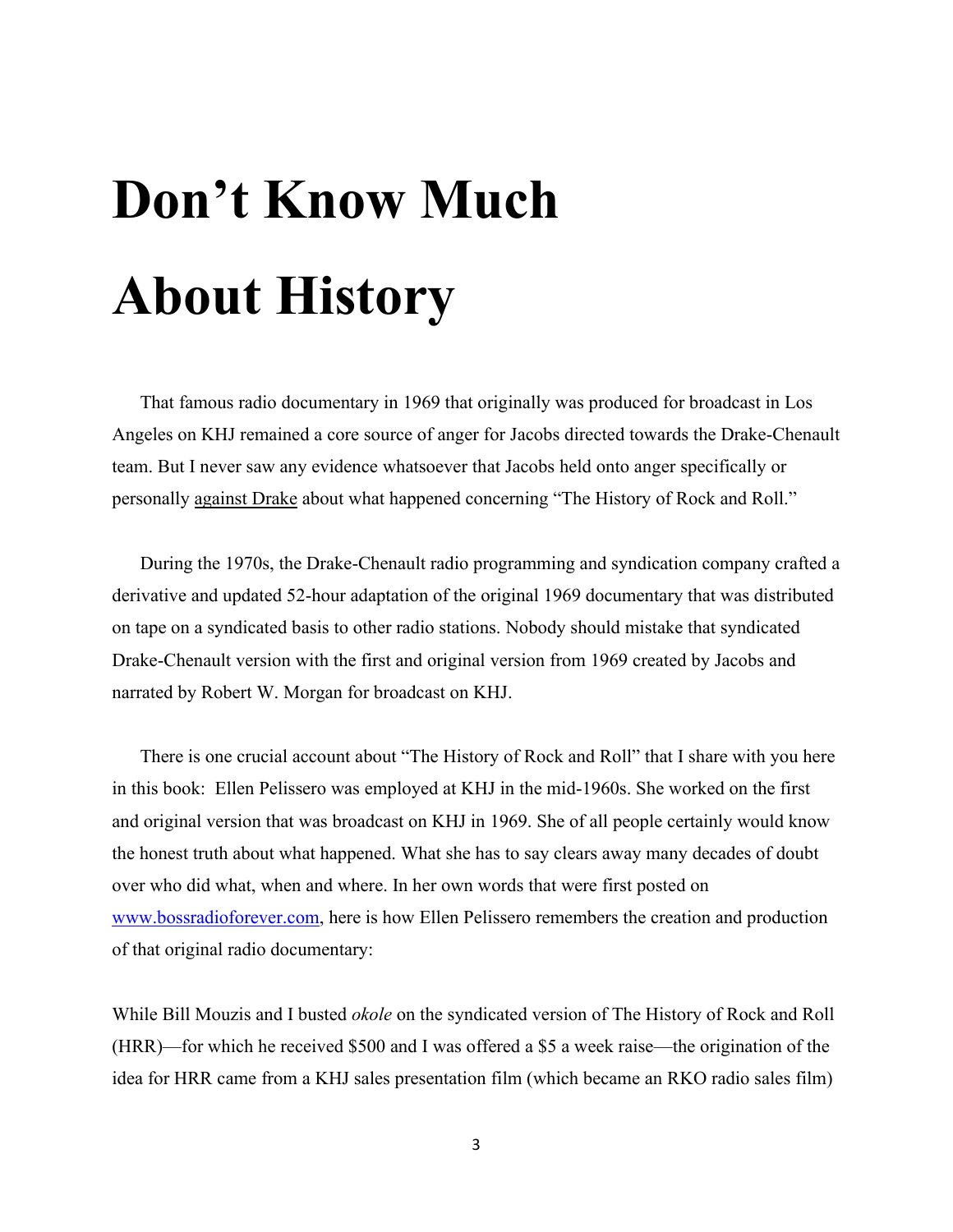that I wrote and produced (in its entirety) as a sort of "mini history of rock and roll" with the purpose of acquainting then middle-aged women media buyers with the vitality of the AM rock 'n' roll radio station market. It was called "The Beat Goes On."

With me on that project were Bill Mouzis engineering and directing and Bob Morgan lending his incredible voice and talent to the mix. (My main "extra" in the film—the man in the couple enjoying this KHJ music—was, incidentally my then next-door neighbor, Don Imus.)

With a guy in the sales staff (whose name escapes me now, but he was blond) and Ed DelaPeña from engineering, I flew up to San Francisco for the KHJ/RKO sales presentation. Bill Drake was at that sales presentation and actually spoke to me about it, complimenting me on the work. As I said, from there it went on to be the RKO Radio chain's sales presentation (I still have the audio track but not the film itself. I think Bill Mouzis had a copy.

Now clearly our work wasn't the entire kernel for HRR, but it was certainly a part of it, because shortly after that sales film Ron hired me out of the traffic/sales department to work with him, Pete Johnson, Bill Mouzis and Bob Morgan and Sandy (Mandelbaum) Gibson on the project. And in the 13 or so weeks of production, the ONLY other persons at KHJ, RKO or Drake/Chenault that had anything whatsoever to do with the production were our music director and Shelley (Gordon) Morgan who spent a lot of time holding us together—especially in the last weeks of production when we weren't even stopping to eat.

And our leader and coach and push-meister and inspiration and through every second of that production was the incredibly talented—albeit sometimes rough to be around—Ron Jacobs.

After a careful reading of Pelissero's explanation, there can be no doubt whatsoever in anyone's mind that Jacobs was the one who made "The History of Rock and Roll" happen in 1969. Later on, derivative versions of the documentary were produced without Jacobs by Drake-Chenault personnel and those were syndicated for broadcast on many radio stations spanning many years. If you browse the many, extensive online commentaries by Jacobs on the subject of his work at KHJ, you will find a great and enduring pride in what he accomplished in Los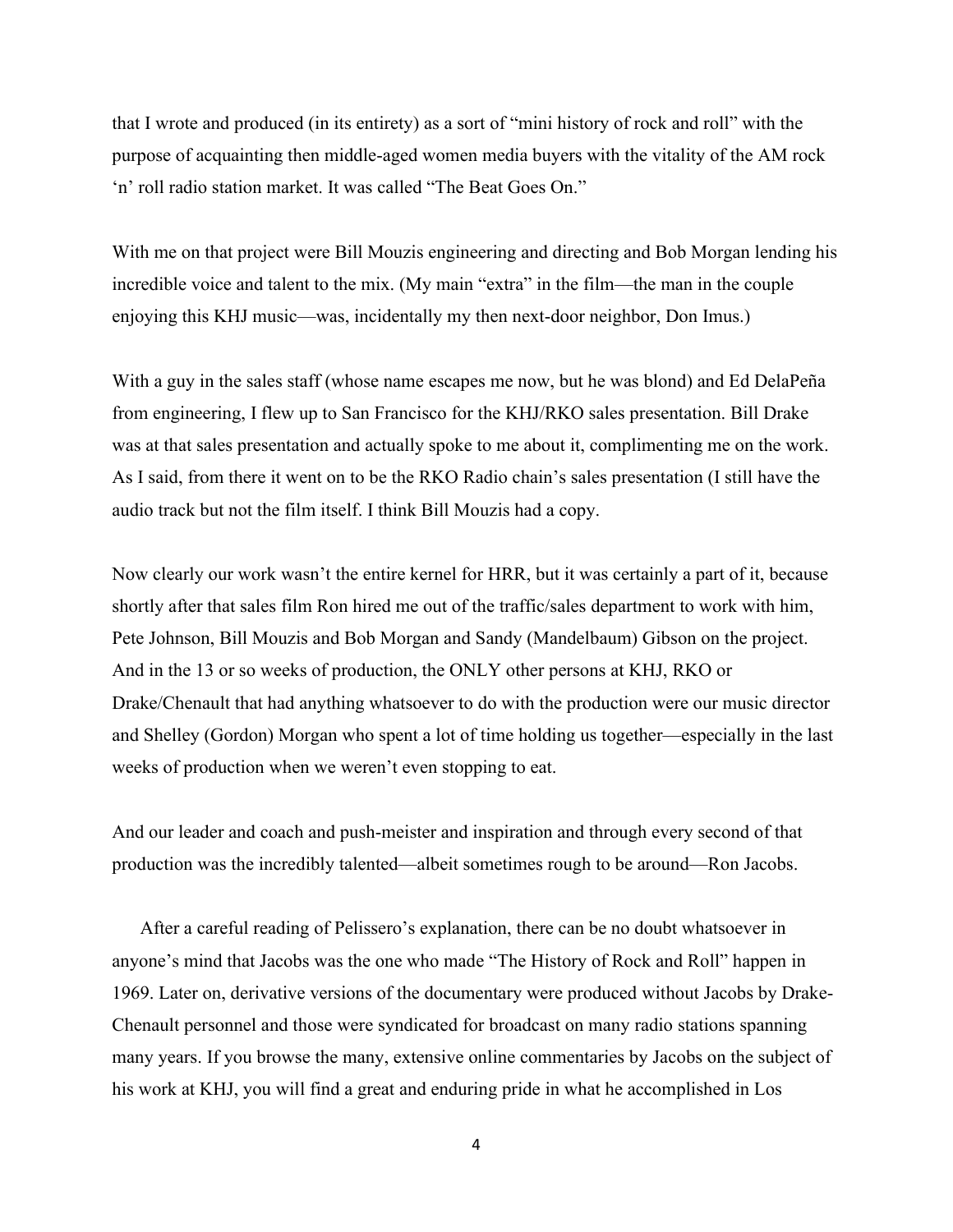Angeles so long ago with this game-changing radio documentary broadcast on KHJ. You will also easily find many clear expressions of his anger following what he perceived as "getting screwed" by the Drake-Chenault company.

## **The Unanticipated Costs of Success**

Ron Jacobs was hired to be the KHJ program director starting in 1965. He resigned in 1969 and moved on to other successful projects such as Watermark, which is best known for creating "American Top 40" hosted by Casey Kasem (1932 – 2014) until Ryan Seacrest (born in 1974) became the host in 2004. I consider the fact that Jacobs left KHJ to be one of several unanticipated costs of the radio programming success of the Drake-Chenault team.

Over many decades, Jacobs expressed his unhappiness with the way things turned out for him as program director at KHJ. Jacobs explained why he left KHJ after only four years in that role. This one statement stands as the most succinct explanation Jacobs could ever give about his experiences with Boss Radio KHJ: "I left KHJ when my contract ran out in June 1969 after what I considered getting screwed in the aftermath of 'The History of Rock and Roll,' There were a lot of broken promises."

One can only imagine how different things might have been for the Drake-Chenault team had Jacobs remained. I wonder if Jacob's exit could have been prevented. Like many others, I personally have worked for organizations in the 21st century that spelled out in writing the reality that the ownership of an individual employee's work and intellectual rights belong to the organization, not to the individual. Signing over to the organization one's individual claim to ownership of a work or intellectual rights is very common, and it usually is spelled out in writing in advance so nobody can claim later that they are surprised or have hurt feelings.